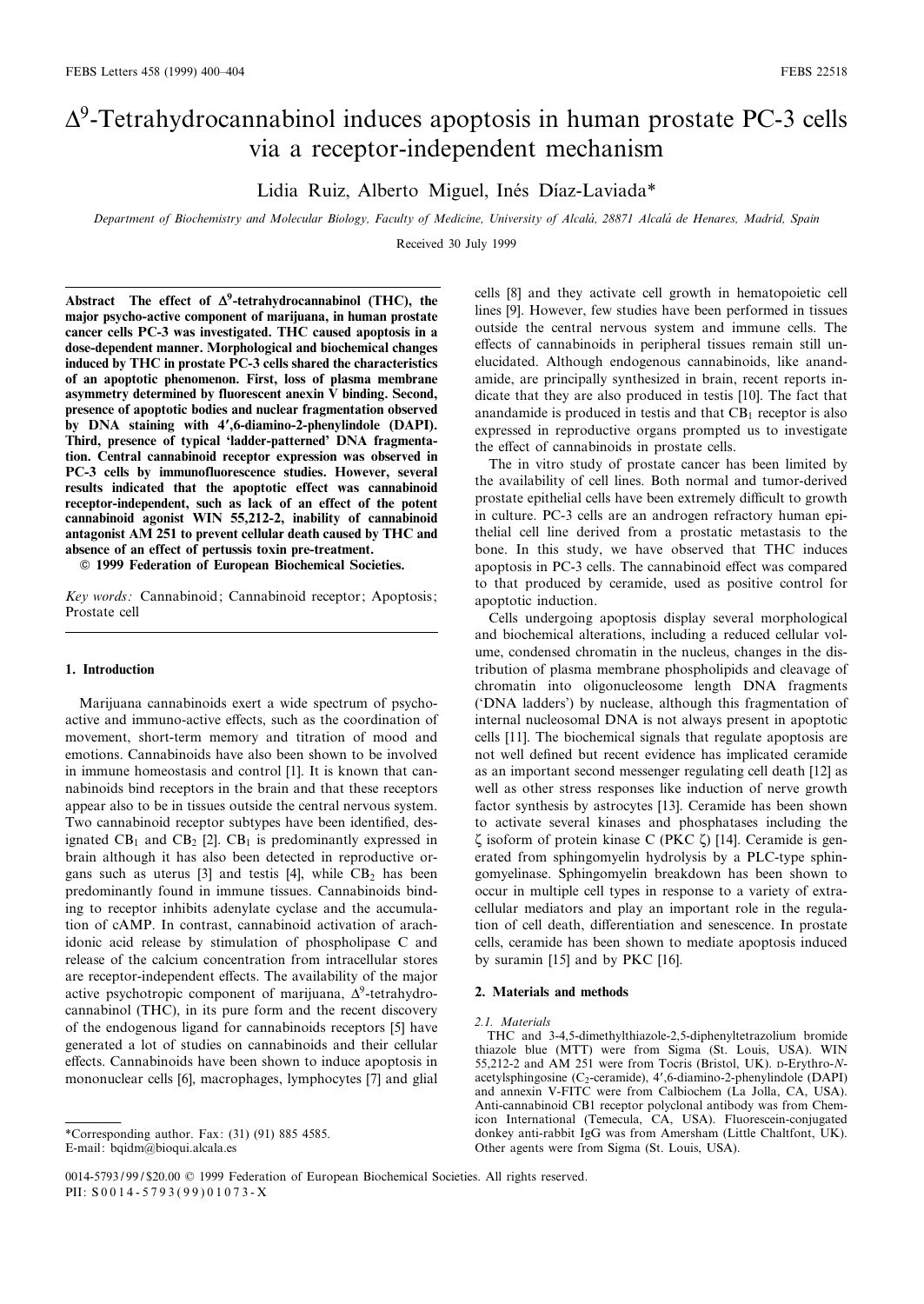

Fig. 1. Inhibition of human prostate PC-3 cells mitochondrial oxidative metabolism by THC. A: Cells were cultured in serum-free medium in the presence of increasing concentrations of THC for 3 days. B: Cells were cultured in serum-free medium in the absence (O) or presence  $(\bullet)$  of 1  $\mu$ M THC for the times indicated. Each point represents triplicate determinations and results are based on at least three independent experiments.

### 2.2. Cell cultures

PC-3 cells were routinely grown in RPMI 1640 medium supplemented with 10% fetal calf serum. 24 h before the experiment, the serum-containing medium was removed and cells were transferred to a chemically defined medium consisting of RPMI 1640 supplemented with 5  $\mu$ g/ml insulin, 5  $\mu$ g/ml transferrin and 5 ng/ml sodium selenite.

#### 2.3. MTT assay

After treatment, cells were incubated with 5  $\mu$ g/ml MTT for 1 h at 37°C and then, formazan crystals were solubilized by addition of 60 mM HCl in isopropanol for 24 h at 37°C. The absorbance at 570 and 630 nm was then monitored.

## 2.4. Anexin V-FITC binding

Cells were grown in glass coverslips and were made quiescent by serum starvation. After treatment, cells were washed in phosphatebuffered saline (PBS) and then with binding buffer (50 mM HEPES pH 7.4, 750 mM NaCl, 12.5 mM CaCl<sub>2</sub>, 5 mM MgCl<sub>2</sub> and 20% BSA). Recombinant anexin V conjugated with fluorescein isothiocyanate ( $200 \mu$ g/ml) was then added for  $30 \text{ min.}$  After washing with binding buffer, 10 µl propidium iodide (PI) was added and then, cells were observed by fluorescence microscopy [17].

#### 2.5. DAPI staining of nuclei

Morphological changes in the nuclear chromatin of cells undergoing apoptosis were detected by staining with the DNA binding fluorochrome DAPI. PC-3 cells were grown in glass coverslips and after treatment, coverslips were incubated with a drop of  $1 \mu g/ml$  DAPI for 20 min. Coverslips were then washed in PBS, mounted with Vectashield (Vector Laboratories, Burlingame, CA, USA) and subjected to fluorescence microscopy.

#### 2.6. DNA fragmentation

DNA from prostate cancer PC-3 cells was prepared by modification of a previous method [18]. Cells were cultured in plates and treated according to the experiment. After treatment, cells (floating plus attached) were washed in PBS and pelleted. Cells were lysed in 250 Wl of STE (250 mM sucrose, 5 mM Tris-HCl, pH 8.0, 1 mM EDTA), 1.56 ml TE (10 mM Tris-HCl, pH 8.0, 1 mM EDTA) and 125  $\mu$ l 25% (w/v) sodium dodecyl sulfate overnight at 37°C. After treatment with 50  $\mu$ g/ ml RNAse A for 1 h at 37°C, 8 M potassium acetate was added to obtain a final concentration of 1.33  $\dot{M}$  and then lysate was extracted with chloroform:isoamyl alcohol (24:1). DNA was precipitated from the aqueous phase with ethanol and an aliquot containing  $4 \mu$ g DNA was subjected to electrophoresis in 2% agarose gels.

## 2.7. Immunofluorescence of  $CB<sub>1</sub>$  receptor

PC-3 cells were seeded in glass coverslips and grown in serum-containing medium for 2 days. Afterwards, coverslips were washed in PBS and immersed in 3.7% formaldehyde for 5 min after which they were rinsed in PBS and subsequently incubated in 0.05% Triton X-100 for 5 min. After washing in PBS, coverslips were incubated with rabbit anti-cannabinoid  $CB<sub>1</sub>$  receptor (1:10 dilution) for 120 min in a humid chamber. Afterwards, coverslips were rinsed extensively in PBS and incubated with the secondary antibody fluoresceinconjugated anti-rabbit IgG (1:25 dilution) for 60 min. Coverslips were then washed in PBS, mounted with Vectashield and observed by fluorescence microscopy.

## 3. Results and discussion

# 3.1. THC and  $C_2$ -ceramide induce apoptosis in prostate PC-3 cells

The study of the action of cannabinoids in prostate tumor cells was initiated by analyzing the effect of the major active component of marijuana, THC, in PC-3 cells viability. PC-3 cells were treated with different doses of THC and cellular viability was determined by the ability of cells to hydrolyze tetrazolium salts, which is dependent on mitochondrial oxidative metabolism. Treatment of cells with THC resulted in a dramatic drop of cellular viability in a dose-dependent manner (Fig. 1A). Cell death occurred after 2^3 days of the addition of THC and a maximal effect was observed at 6 days



Fig. 2. Inhibition of human prostate PC-3 cells mitochondrial oxidative metabolism by  $C_2$ -ceramide. Cells were incubated in serum-free medium in the presence of increasing concentrations of  $C<sub>2</sub>$ -ceramide for 3 days. Each point represents triplicate determinations and results are based on two independent experiments.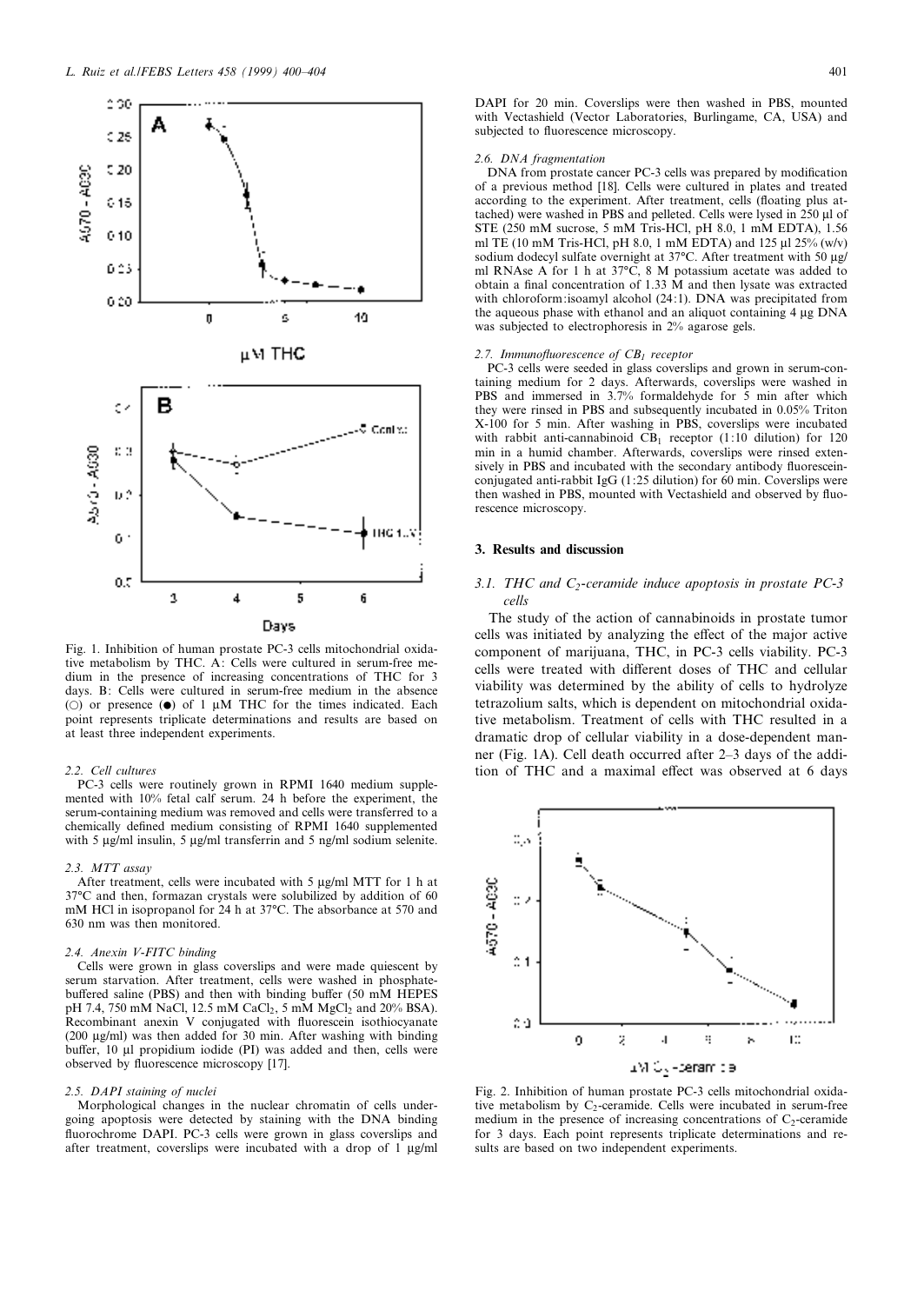

Fig. 3. Anexin V-FITC binding to PC-3 cells. Cells were cultured in serum-free medium and treated for 6 days with A: DMSO (0.1%), B: 1  $\mu$ M THC, C: 10  $\mu$ M C<sub>2</sub>-ceramide. Micrographs are representative of three independent experiments (bar = 10  $\mu$ m).



Fig. 4. Nuclear fragmentation observed by DNA staining with DAPI. A: Human prostate PC-3 cells were cultured in serum-free medium and exposed to vehicle, 1  $\mu$ M THC, 10  $\mu$ M TCH and 10  $\mu$ M C<sub>2</sub>-ceramide and stained with DAPI. Condensed and fragmented nuclei (arrow) were observed in cells treated with THC and with  $C_2$ -ceramide. Micrographs are representatives of three independent experiments (bar = 10 µm). B: Quantitative analysis of three independent experiments. Significantly different  $(*P<0.05, **P<0.01)$  versus incubation with vehicle.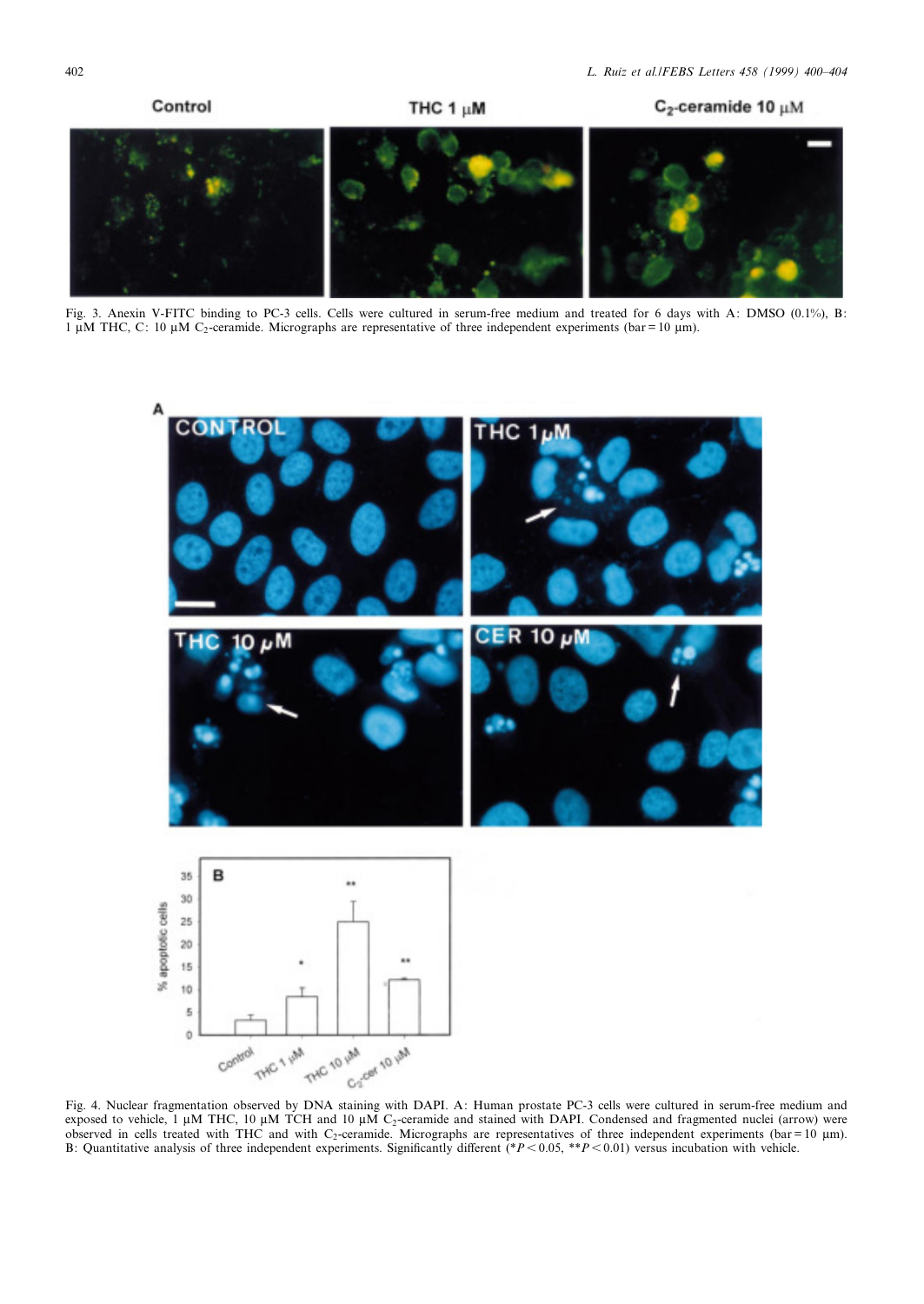

Fig. 5. DNA fragmentation induced by THC and  $C_2$ -ceramide. Human prostate PC-3 cells were exposed to vehicle,  $1 \mu M$  THC,  $10 \mu M$ TCH and 10  $\mu$ M C<sub>2</sub>-ceramide for 7 days. The result shown is a representative of four other independent experiments.

(Fig. 1B). We then compared the effect produced by THC with that induced by ceramide, which has been shown to induce apoptosis in many cells including prostate cells [15]. In our cell type, addition of the short chain cell-permeable analog of ceramide,  $C_2$ -ceramide, also reduced the cellular viability. The effect was maximal at 10  $\mu$ M C<sub>2</sub>-ceramide (Fig. 2).

An early and critical event in apoptosis involves changes on the cell surface as exposure of phosphatidylserine that can be

detected by binding of fluorescent annexin V. To characterize the cellular death process caused by THC, PC-3 cells were treated with the agent and binding of FITC-annexin V was detected by fluorescence microscopy. A simultaneous label of cellular DNA with PI was performed to discriminate between apoptotic cells (FITC+/PI<sup>-</sup>) and necrotic cells (FITC+/PI<sup>+</sup>) [15] (data not shown). Results revealed that treatment with 10  $\mu$ M THC and 10  $\mu$ M ceramide induce changes in plasma membrane asymmetry from 3 days and were maintained until 6 days, assessed by an increase in membrane fluorescence (Fig. 3 and data not shown).

To further analyze whether the reduction in cell viability by THC and ceramide is due to apoptosis, PC-3 cells were treated with 1  $\mu$ M THC, 10  $\mu$ M THC and 10  $\mu$ M C<sub>2</sub>-ceramide for different days and then, cells were stained with DAPI, which enters the cells and binds to fragmented DNA. Nuclear changes were observed by fluorescence microscopy. Results in Fig. 4A show apoptotic bodies in cells treated with THC and  $C<sub>2</sub>$ -ceramide but not in control cells. Quantitative analysis is shown in Fig. 4B. THC induced a dose-response increase in apoptotic cells. The increase is higher than that observed in ceramide-treated cells used as a positive control (Fig. 4).

To confirm whether THC induced internucleosomal cleavage of DNA, DNA from treated cells was isolated and resolved by agarose electrophoresis. THC induces a dose-dependent DNA fragmentation into typical 180 bp multiples, giving rise to the ladder pattern characteristic of cell death by apoptosis (Fig. 5). Ceramide-treated cells also showed the ladder pattern (Fig. 5).

Results shown here indicate that the cellular death process induced by THC in prostate tumor cells PC-3 shares the biochemical and morphological changes characteristic of apoptotic cells. These changes are comparable to those induced by ceramide.

# 3.2. THC-induced apoptosis in PC-3 cells occurs via a receptor-independent pathway

THC binds to two types of receptors,  $CB_1$  and  $CB_2$ , which inhibit adenylate cyclase via a pertussis toxin (PTX)-sensitive G protein.  $CB_1$  receptor mRNA has been described in human



Fig. 6. Immunofluorescence of cannabinoid receptor  $CB<sub>1</sub>$  in human prostate PC-3 cells. The micrograph shown is a representative of two other experiments (bar =  $5 \mu$ m).